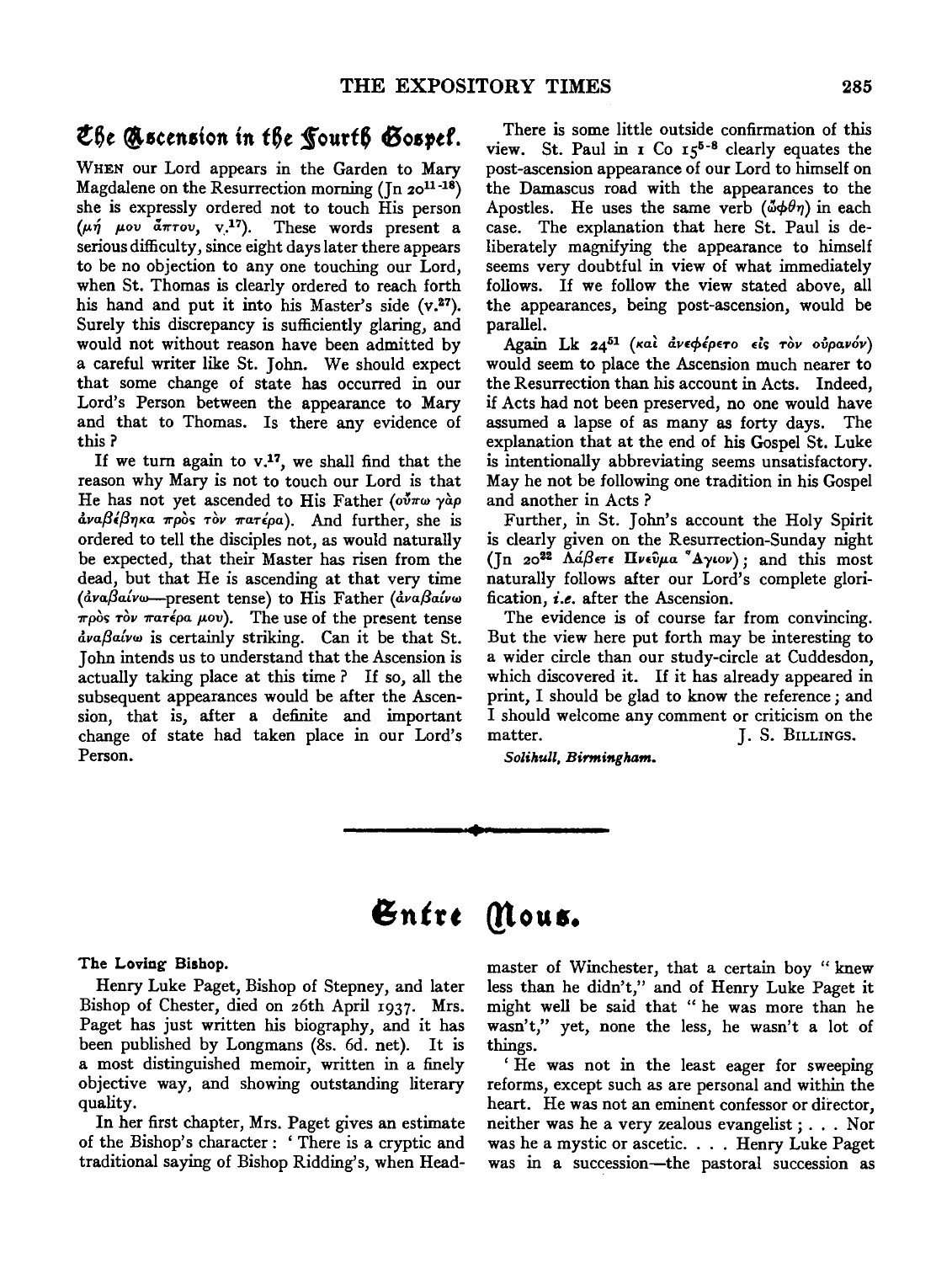contrasted with that of the scholar or the administrator. . . . Tradition has it that even the eager disciples who sought St. John in old age, only found an old man who could say nothing but "Little children, love one another." Very much the same thing was said of Edward King, Bishop of Lincoln ; it might also be easily said of Luke Paget. But it marks the succession and other names come to mind-George Herbert, Thomas Ken, John Keble, among many. It does Paget no disservice to place him in such company, and even if it were proved that he fell short of the line, it is there that we must look for him, that is his species and genus ; and his life does afford evidence that love is an actual force.'

Henry Luke Paget was the fourth child of Sir James Paget, the famous surgeon. He was born on 18th October 1852, and soon after his birth the family moved into the spacious house in Harewood Place where they spent many years of great happiness, and which became a centre of culture and enriching friendships.

Among frequent guests were the Gladstones, Browning, Tennyson, Holman-Hunt, Pasteur. A number of good stories are told. ' Luke always remembered that they had met Robert Browning and his son and sister in the Dolomites. Once a donkey brayed at them all over a hedge. " Spare me ! " cried Browning, " surely I have had enough criticism for one lifetime." Another day, "Pen" Browning was painting a little peasant child with a pretty, wistful expression, while his father tried to keep her amused. Sir James Paget joined them: " A pretty expression ? " he queried. " Long tonsils, that's the matter," and made the little girl open her mouth that he might see and he was proved right.'

In the religion of Paget's early home there was a marked Tractarian element. Sir James Paget had among his friends Newman, Pusey, and Manning, and it was the Tractarian movement that had provided the religious books that Luke Paget was brought up on. He speaks of reading the *Pilgrims' Progress,* but in an edition with explanatory notes by J. Mason Neale : 'It is wonderful how elaborately Neale guards you against the dangers he sees in unmitigated Bunyan.' Nonconformist literature never came his way. 'Looking back on those early years, I am surprised to remember how untouched our religion was with influences from other quarters.' The biography gains in vividness from the full quotations from the Bishop's own reminiscences, written for the *Chester Diocesan Gazette.* 

After some years at Shrewsbury, where education-

ally he did not make much mark, Luke Paget went on to Oxford. A delightful picture is painted of the Christ Church of those days. He read with Nettleship, and he loved that, and the free, stimulating life of the University. He made many friends and there was much good talk.

It had always been understood that Luke, like his elder brother Francis (afterwards Bishop of Oxford) was going to be a clergyman, and so it seemed the most natural thing that after Oxford he should be ordained. There was no dramatic conversion, we are told. His desire grew and developed as quietly as any other natural growth. It was curious that Paget, who was never at a Theological College himself, was for a time Vice-Principal of Leeds Clergy School. His years in Leeds were not among the happiest. It was the first time he had come into contact with theological opinions opposed to his own. He began to ' discipline his own eager intolerance.' Yet Canon Wylde who knew him then declared that ' every thought of him is redolent with a sense of a life entirely devoted to the loving service of his Master.'

Paget soon moved to East London where he was in charge of a mission started by Christ Church. There he was in his element. He loved the colour, the noisy life of the streets, the people with their cheerfulness and wit. When he came back to it later as Bishop of Stepney he felt that he had come home again.

In 1887 Paget was offered the living of St. Pancras. Writing at Chester nearly forty years later he says, ' the offer and acceptance made some stir. There were severe attacks in some of the Church papers. . . . The strong and honourable traditions of St. Pancras were Evangelical, and grave injury would have been the result of any attempt to ignore or discredit them.'

The ministry which began under some suspicion ended nineteen years later on the note of love. 'The thought I would leave with you to-day,' said Paget, ' is this : that here, in a large London parish, here by God's mercy, there has been drawn together a group of people, young and old, rich and poor, who have been taught of God to love one another.'

Mter St. Pancras, Paget was offered work as Bishop Suffragan of Ipswich. This lasted three years, and then he came back to his beloved London as Bishop of Stepney. He was in Stepney during the war. This part of the biography contains many striking pictures of his East London friends, of their wit and courage during air raids, their frequent expressions, ' mustn't grumble,' and ' I couldn't help laughing.' The Bishop himself is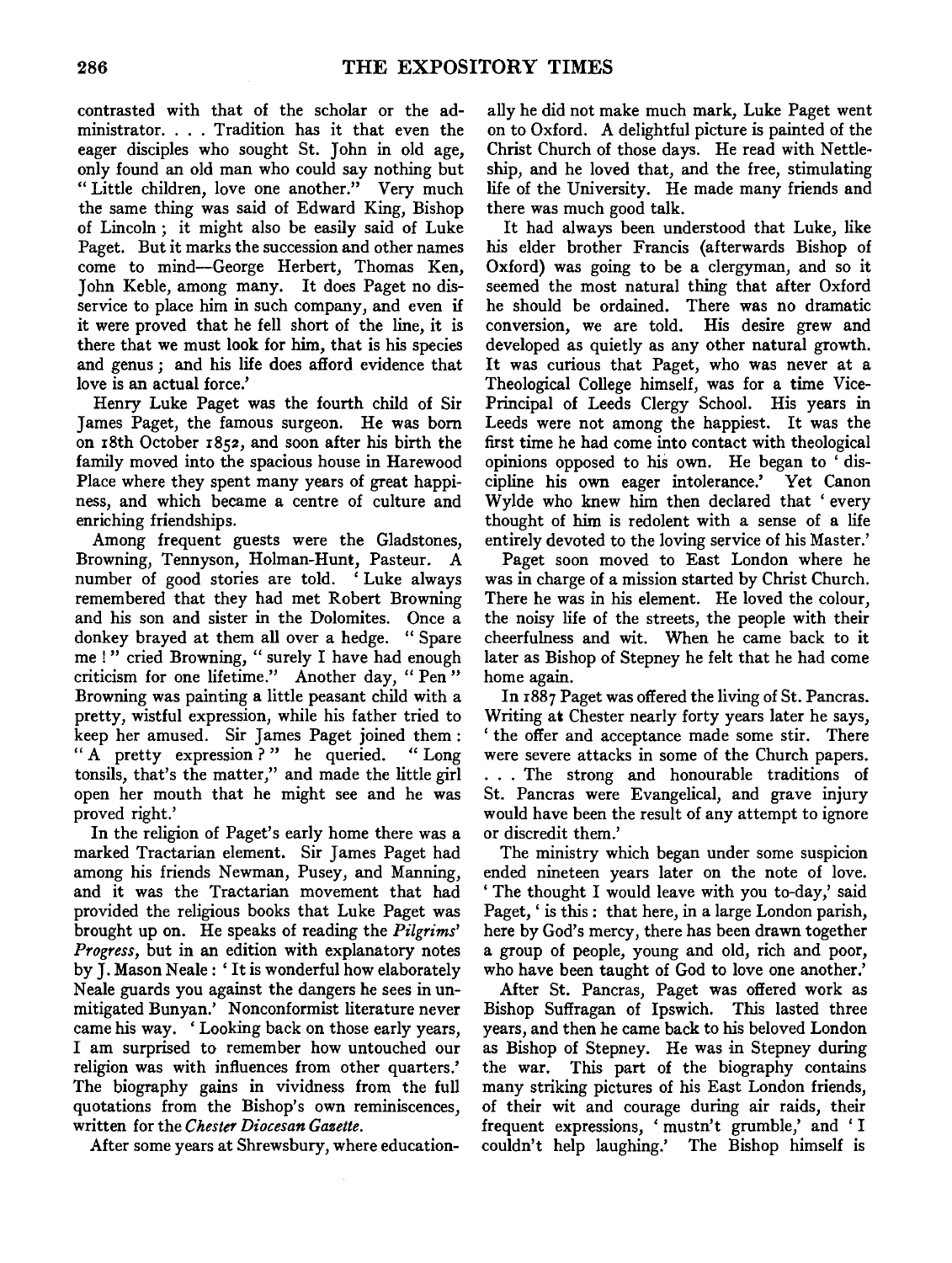pictured as a quiet figure travelling here and there, by bus, saying his office and with a kindly word for every one.

There were many Jews in Stepney, and while some work was done among them conversions were not numerous. 'I am not sure that we were confident with regard to our line of approach; nor am I now. I have always had in my mind those words of St. Paul: "To provoke them to jealousy," to present our Faith in a form so appealing, so convincing, so plainly excellent that they will come to see its beauty and desire it. The faith of Christ, illustrated by the life of close and affectionate Christian fellowship, and by something like beauty and splendour and reality in Christian worship, seems to me the most likely way to " provoke " them.'

At the age of sixty-six Paget was appointed Bishop of Chester, and he remained there from 1919 until 1932. The chapters on the work at Chester are impressive. Had there been success in the episcopate? 'There is no estimate, fortunately, by which this can be measured. There had been succession, the grave receiving, the responsible handing on of an ordered trust. Paget, in committing that trust to his successor, could, at least, offer a diocese that, like the Jerusalem of the *Psalms,*  was builded " as a city that is at unity in itself." And his successor, recognizing the contribution that Paget had added to the trust, was able to say : " He was a man shaped by the love of God, who lived by love and inspired it." '

Paget drew people together because he drew them nearer to God. His attitude was one of reverent love and obedience. It was on Transcendance rather than on Immanence he laid stress. The Fatherhood of God and the Transcendance of His love carried with them the realization of the brotherhood of man. 'Luke Paget, being a man of simple and humble heart, presented an example of goodness within reach, and men and women finding it so attractive and so attainable, stretched out their hands to reach it. " Mais, quoi, Seigneur ! est ce done si simple de vous aimer." '

#### Reverence.

' As St. Francis loved his Lady Poverty, Paget loved Reverence and treasured her praise. When his brother-in-law, Henry Thompson, as Vicar of St. Mary's, Oxford, persuaded Charles Dodgson (Lewis Carroll) to break a long and diffident silence and preach at St. Mary's, Paget remembered with surprised pleasure that he chose as his subject

· "Reverence." It pleased him to think that this was the attitude of the true *Alice in Wonderland*  mind. He also used to tell how Lewis Carroll had changed the passion flower in the Wonderful garden to a tiger lily directly he learned the meaning of the passion flower's name. Trivial instances, perhaps, but remaining in Paget's memory as praise for the reverence he revered.' <sup>1</sup>

#### Work in the Congo.

MR. H. L. HEMMENs' work among laymen, not only in his own Church but beyond it, is well known. As Secretary of the Baptist Laymen's Missionary Movement, it was natural that when a tour of the Congo Mission stations was decided on, Mr. Hemmens should be chosen. He spent four months in 1938 visiting the sixteen Baptist stations in the Belgian Congo and three in the Portuguese Congo, and we now have his account of it in *Congo Journey* (Carey Press; 2s. 6d. net). Mr. Hemmens was tremendously impressed by what he saw, and there is no doubt that he will impress his readers. All the stations are working enormous areas—one is apt to forget that the Belgian Congo is at least fourteen times the size of Belgium, though it is, of course, in most parts sparsely populated. The only way in which the area could in any way be touched effectively is by native evangelists, and of these the Church has now trained two thousand. There is a very interesting account of a co-operative effort at Kimpese, where the American Baptists and the Swedish Missions Förbundet have joined in an institution for the training of teacher evangelists. This institution provides a threeyears' course for teachers and for pastors, and native leaders are leaving it well trained in spiritual, moral, social, and educational matters.

Turning from the Lower to the Upper Congo, one might select the boys' school at Bolobo as an example of the very high standard of work done by the Mission. It is in the charge of a Belgian Protestant master who is an enthusiast, and the teaching is according to modem theories and methods. Several text-books, which the headmaster had written, have been adopted elsewhere in the country. When Mr. Hemmens visited Bolobo he found that the latter was on furlough, but he had left behind him a thirty-six weeks' programme prepared with detailed precision for every teacher, class, and lesson during this time.

' Theory and practice are combined in the classes. As far as possible, every subject is related to village

1 *Henry Luke Paget,* 8.